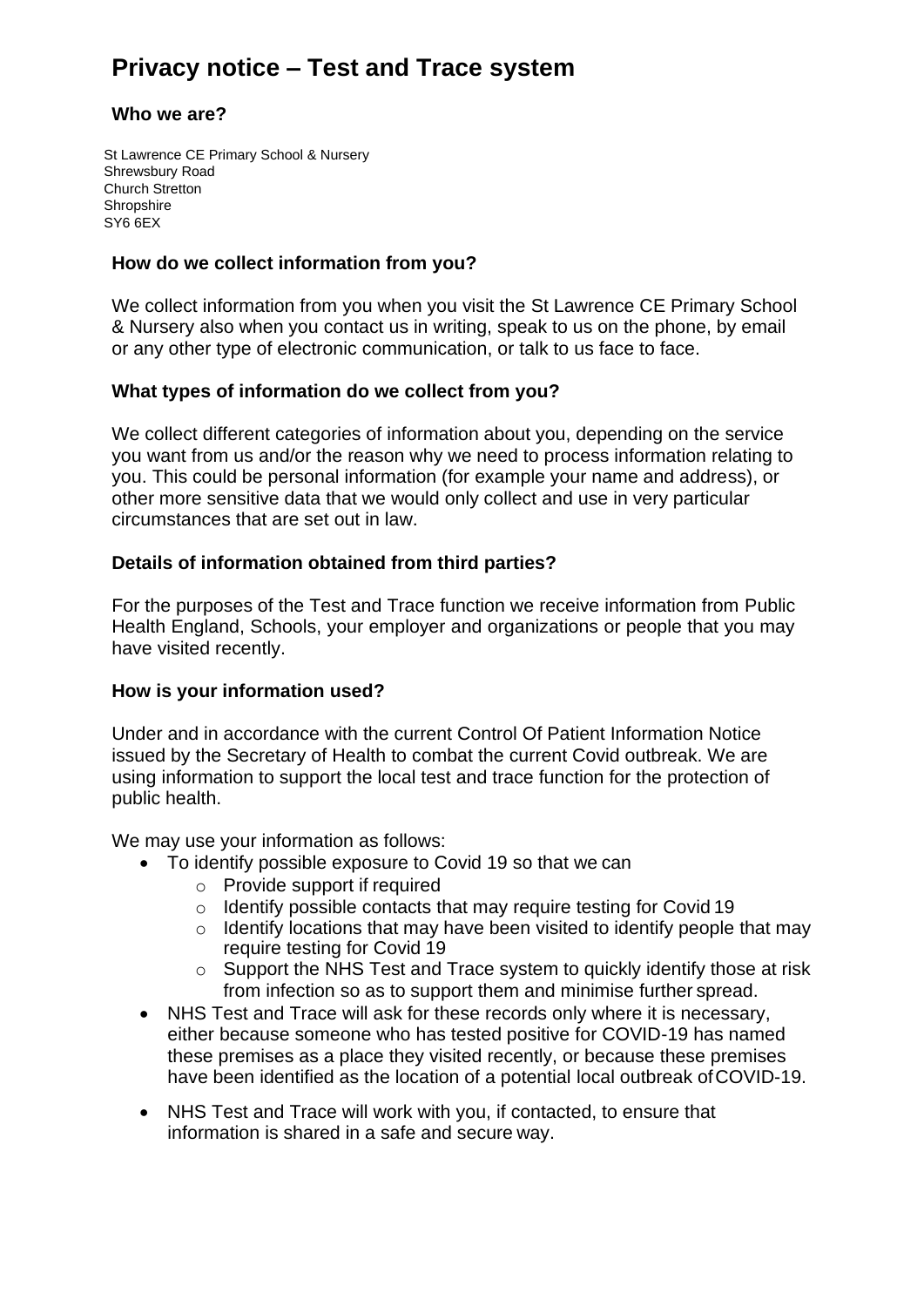# **Research and statistics**

Anonymised and pseudonymised data may be used for research & statistical purposes. Any data collected may be used for research and statistical purposes that are relevant and compatible with the purpose that the data was collected for.

# **Who has access to your information?**

We may share your information with the following third parties for the reasons detailed;

- Local Test and Trace partners involved in the local Test and Trace function, for the purposes of public safety
- Internal local authority departments involved in providing support or helping to carry out the Test and Trace function.
- NHS both National and local involved in the Test and Trace function

We will not sell or rent your information to third parties. We will not share your information with third parties for marketing purposes.

# **What are your rights in relation the personal data we process?**

**Access** – you can request copies of any of your personal information that is held by the Council.

**Rectification** – you can ask us to correct any incorrect information.

**Deletion** – you can ask us to delete your personal information. The Council can refuse to delete information if we have a lawful reason to keep this.

**Portability** – you can ask us to transfer your personal data to different services or to you in some circumstances.

**Right to object or restrict processing** – you have the right to object to how your data is being used and how it is going to be used in the future.

**Right to prevent automatic decisions** – you have the right to challenge a decision that affects you that has been made automatically without human intervention, for example an online form with an instant decision.

# **How long will we keep your information for?**

We keep and dispose of all records in line with our corporate retention schedule. We will comply with Data Protection legislation in regards to how long we keep your data.

## **What security precautions in place to protect the loss, misuse or alteration of your information?**

We are strongly committed to data security and will take reasonable and appropriate steps to protect your personal information from unauthorised access, loss, misuse, alteration or corruption. We have put in place physical, electronic, and managerial procedures to safeguard the information you provide to us. However, we cannot guarantee the security of any information you transmit to us. We recommend that you take every precaution to protect your personal information.

## **Keeping your data up to date**